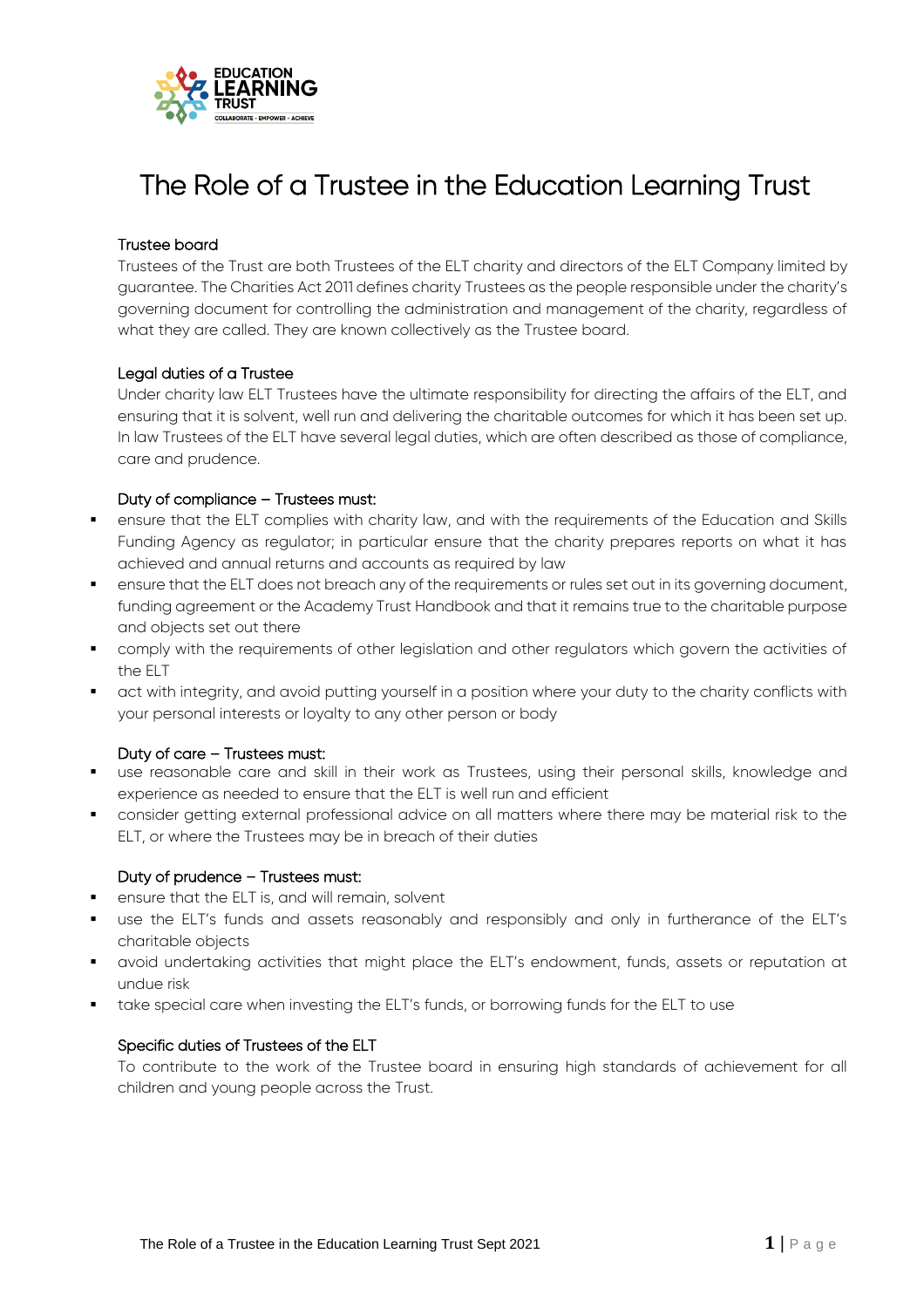

#### Strategic direction

Trustees must ensure that the ELT has a clear vision, mission and strategic direction that will enable the ELT to fulfil its charitable objects and is focused on achieving these. Trustees must work in partnership with the CEO and other senior staff to ensure that:

- the ELT has a clear vision, set of values and strategy, and that there is a common understanding of these by Trustees, Members, staff and those sitting on academy committees
- operational plans and budgets support the vision and strategy
- the views of stakeholders (parents, pupils, local communities and staff) are regularly sought and considered
- there is regular review of the external environment for changes that might affect the ELT (political, financial, demographic, competitive, partnerships, alliances)
- there is regular review of the need for the ELT and for the services it provides or could provide, and regular review of strategic plans and priorities.

# Performance of the Trust

Trustees are responsible for the performance of the ELT, for its impact upon stakeholders and for its corporate behaviour:

- to ensure that the ELT measures its impact and progress towards its strategic objectives and to regularly consider reports on the ELT's performance
- to ensure that there are policies including effective employment policies to direct key areas of the charity's business
- to ensure that the ELT's values are understood and put into practice, by Trustees and staff
- to ensure that there are complaints systems in place for stakeholders
- to ensure that there are processes for Members, Trustees, staff and other stakeholders to report activity which might compromise the effectiveness of the ELT
- to recruit the chief executive and to hold them to account for the management and administration of the charity
- to ensure that the chief executive receives regular, constructive feedback on their performance in managing the charity and in meeting their annual and longer term objectives

#### **Compliance**

Trustees must ensure that the ELT complies with all legal and regulatory requirements:

- to ensure, with professional advice as appropriate, that the ELT complies with all constitutional, legal, regulatory and statutory requirements
- to understand and comply with the constitution and rules that govern the ELT, and to review the constitution regularly (at least every three years) to ensure it is fit for purpose

#### Prudent management of resources

Trustees must be stewards of the ELT's assets, both tangible and intangible, taking care over their security, and how they are used:

- to ensure that the ELT's financial obligations are met and that there are adequate financial controls in place to ensure all money due is received and properly applied, and that all assets and liabilities are recorded
- to act reasonably and prudently in all matters relating to the ELT and always in the interests of the ELT
- to ensure that Trustees take professional advice when needed, and record the advice received